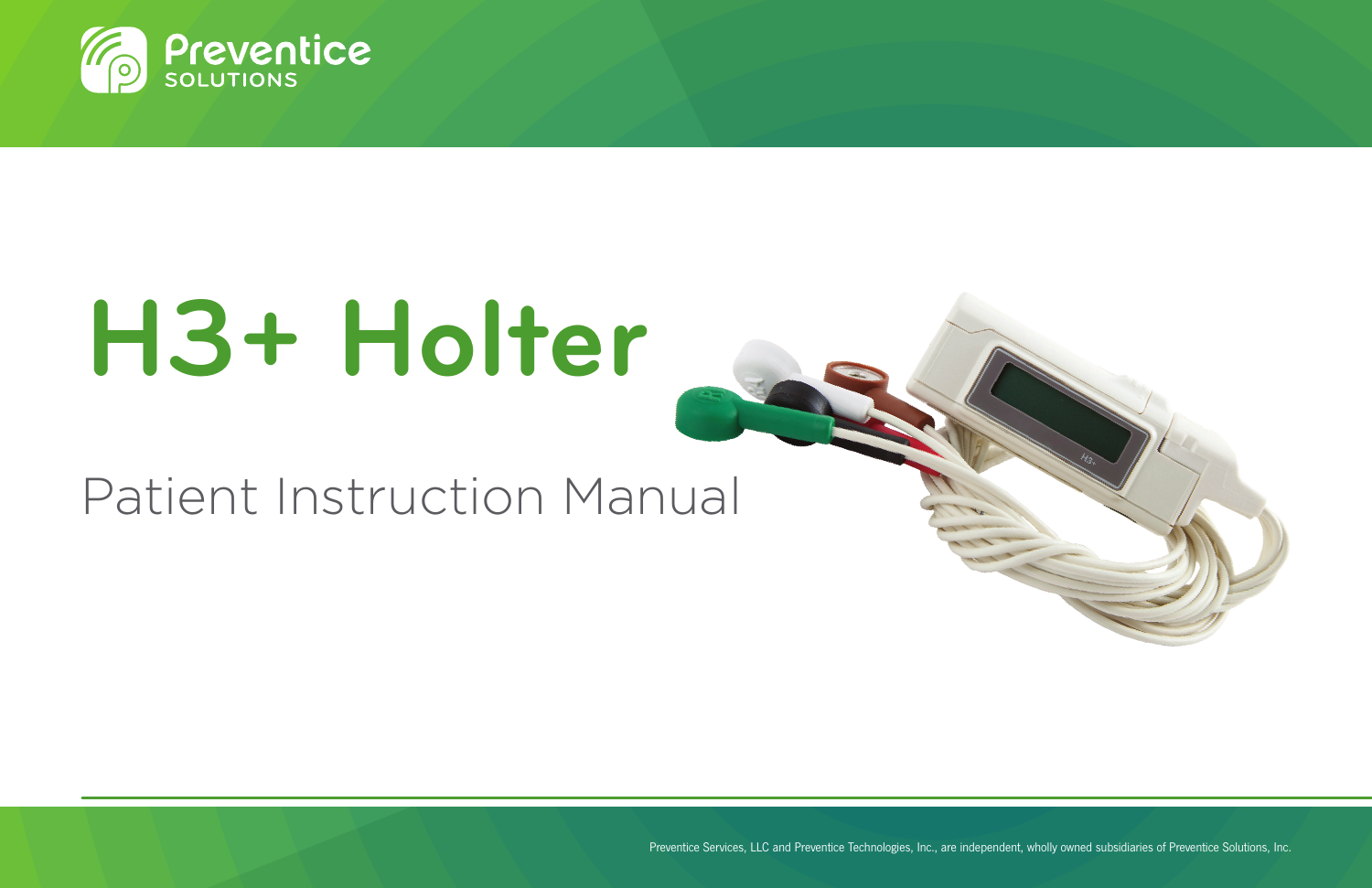#### **Patient Financial Obligations and Billing Information**



- On behalf of your physician, you are being provided with a heart monitor from Preventice Services. This test will be billed in two parts:
- 1. Your medical professional will bill your insurance for the in-office hook-up and the final reading of the test results.
- 2. Preventice Services will bill your insurance for the use of the monitor along with providing the physician with 24/7 monitoring center service and all requested data and reports.



Your insurance company will usually send you an Explanation Of Benefits (EOB)<br>describing the amount paid and the amount you owe Preventice. An EOB is not a bill. Our goal is to help your physician diagnose your heart condition without delay or concerns about billing. We offer patient-friendly payment options, including a discounted rate at the time of service or a reduced rate when your insurance indicates a large fee payable by you for our services or the physician's services.

|--|

1

All equipment is the sole property of Preventice Services. To avoid financial liability and to ensure that you do not receive a bill for the value of the equipment in your possession (up to \$1,000), please return the equipment immediately after your service ends. Any request for an extension of your study beyond your prescribed study needs to come from your physician through a new order sent to Preventice. Be aware that the second study may not be covered by all insurance providers and you may be responsible for those charges.

Our Notice of Privacy Practices is available for your review at www.preventicesolutions.com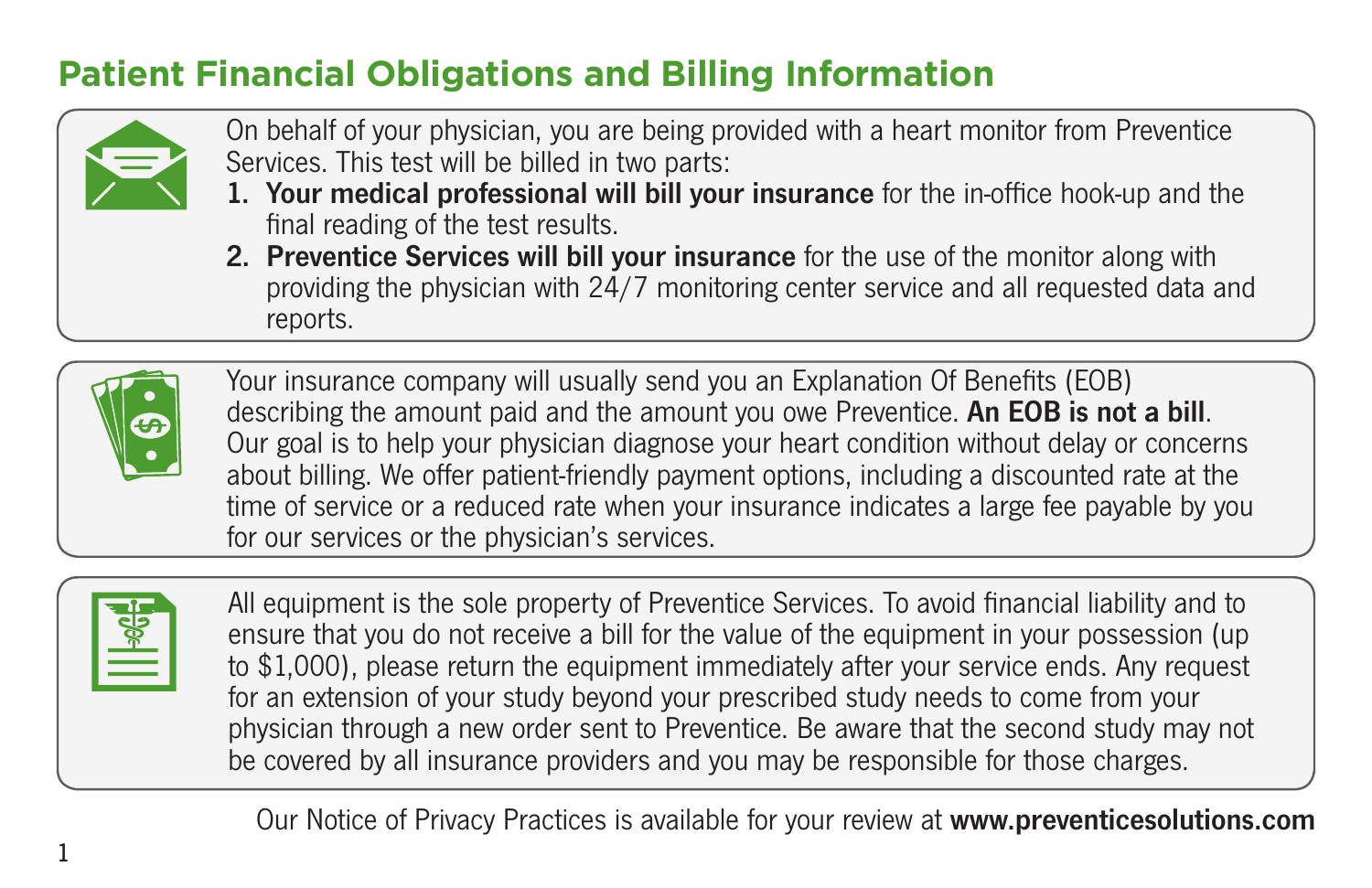### **Welcome to the Holter**

Your physician has prescribed you the Holter monitoring service provided by **Preventice Services.** The Holter monitor continuously monitors and records all heartbeats, detecting irregular rhythms over a 24-hour period.



- Wearing the monitor will help your physician diagnose potential rhythm problems while you are outside of a clinic or hospital.
- You must wear the monitor for the length of time your doctor has prescribed.

**Note:** The Holter is a very sensitive monitor. It may fail to operate if dropped on the floor. Avoid any type of collision.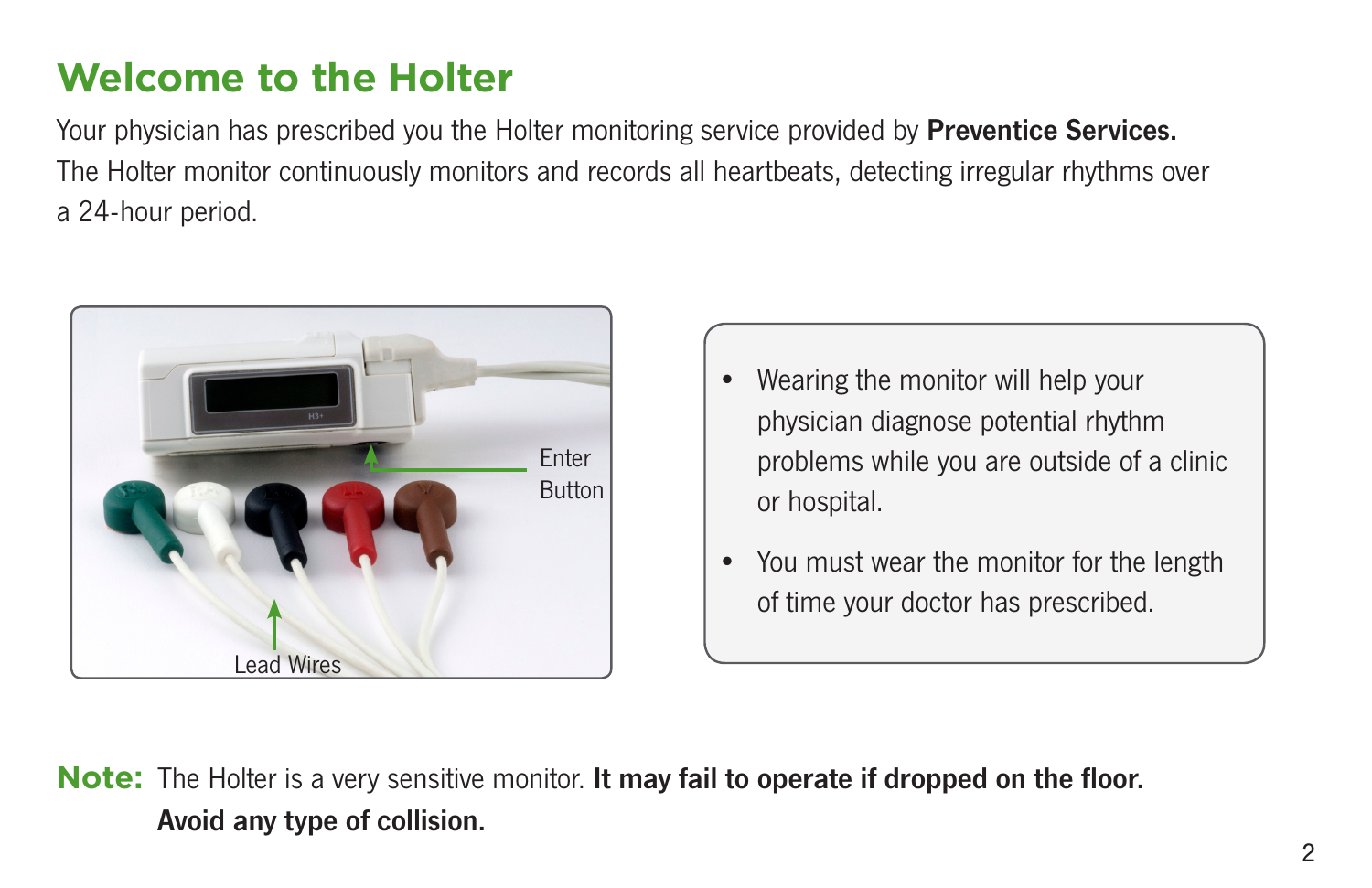#### **Important**



Preventice Services is not an emergency response service. Contact your healthcare provider immediately if your symptoms worsen. If you are experiencing a medical emergency, dial 911.



Take only sponge baths during your prescribed study.



During your study, Do **NOT** remove the battery or open the battery door. If the battery is removed, the study cannot be restarted. Call 888.500.3522 (press 1, 1, 4).



The monitor cannot be worn while traveling on an aircraft. Contact the Monitoring Center if you plan to travel outside the United States.



Patients with known skin allergies or hypersensitivities to adhesives should consult their doctor to select the most appropriate option for their needs. Apply the electrodes only to intact, clean skin. Do not apply over open wounds, lesions, infected or inflamed areas.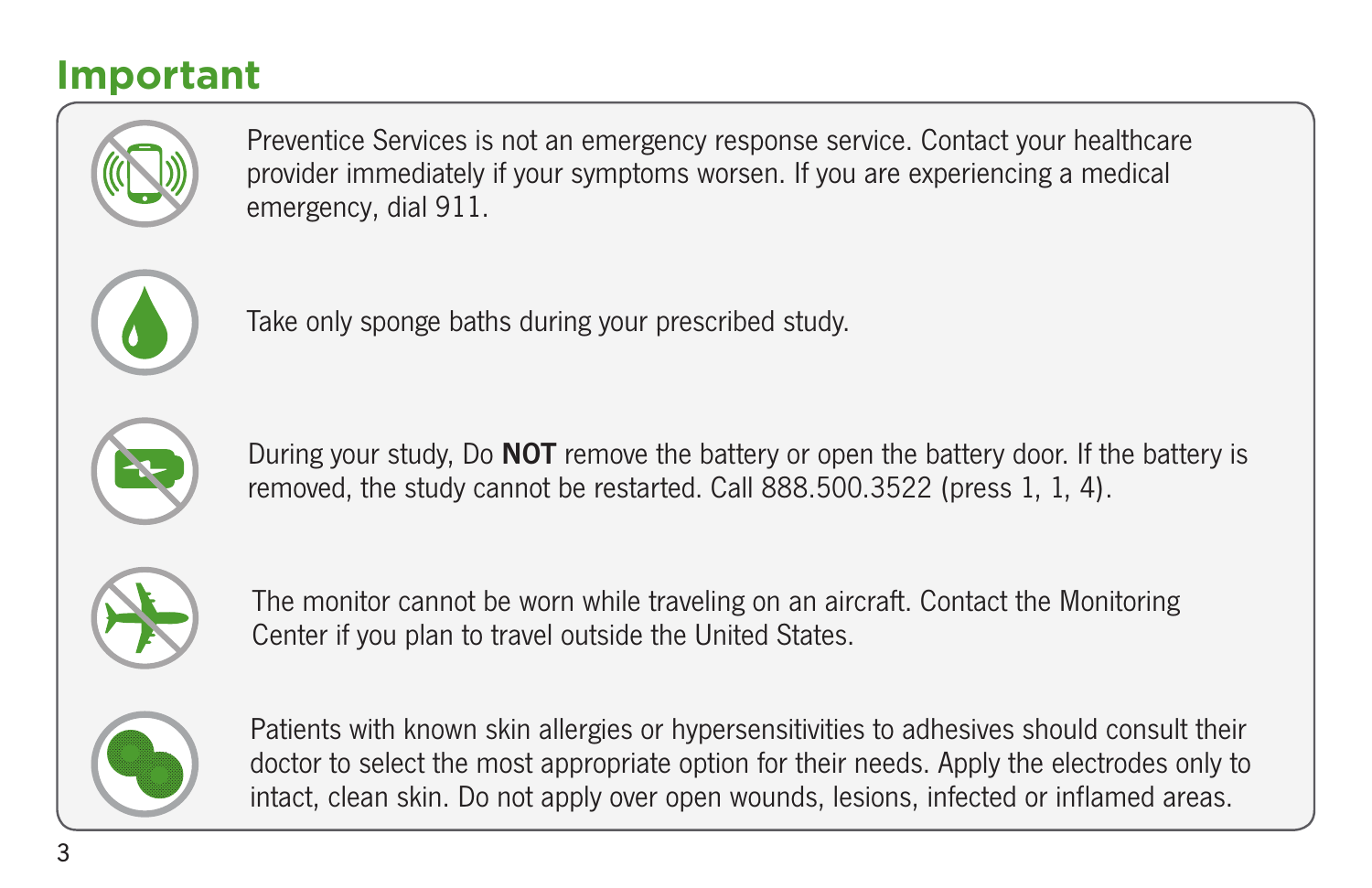## **Step 1: Attaching the Electrodes**

- Snap the disconnected lead wires onto the electrodes (sticky patches) prior to applying them to your skin.
- Remove the hair where you will place the electrodes, if hair is present. Thoroughly clean the area with soap and water. Dry the area completely. Do not apply lotions or oils.
- Remove any pieces of adhesive backing from the electrodes and place on chest, avoiding irritated or damaged skin locations.

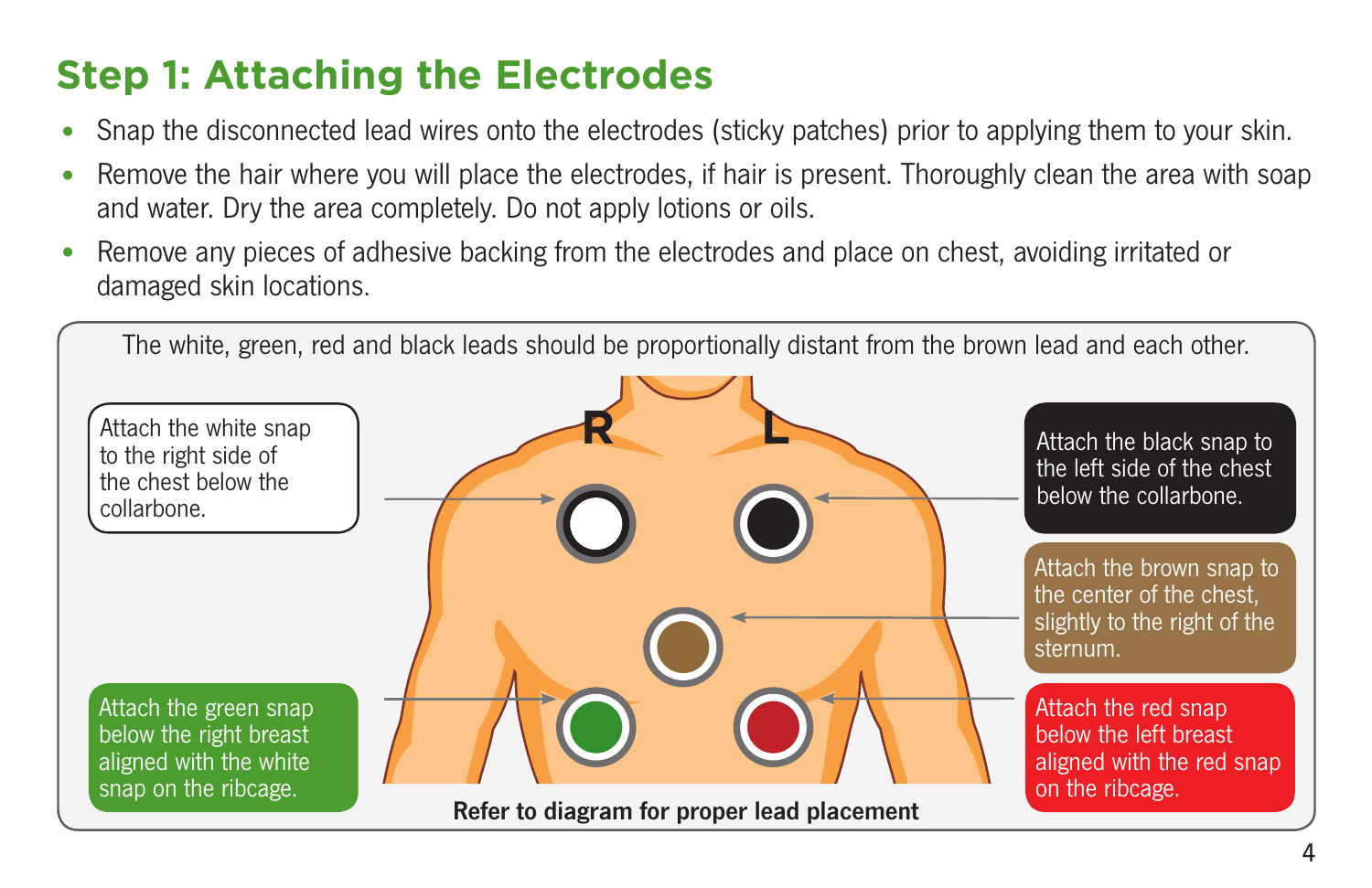## **Step 2: Start Recording**

- Attach connector portion of the lead wires to the monitor.
- Slide the battery cover off and insert a new AAA battery into the compartment with the negative (flat) end against the spring.
- Re-apply battery cover. Press the enter button to move through the menu displays.
	- » View the current time setting.
	- » Verify the ID number.
	- » Verify ECG signal quality.
- Press and hold the enter button for three seconds, until an R and the time appears on the screen. The monitor is now recording.



#### **Important**

- Sit still for at least 10 minutes to allow the monitor to calibrate to your heart rhythm.
- Do **NOT remove the battery** after recording has started.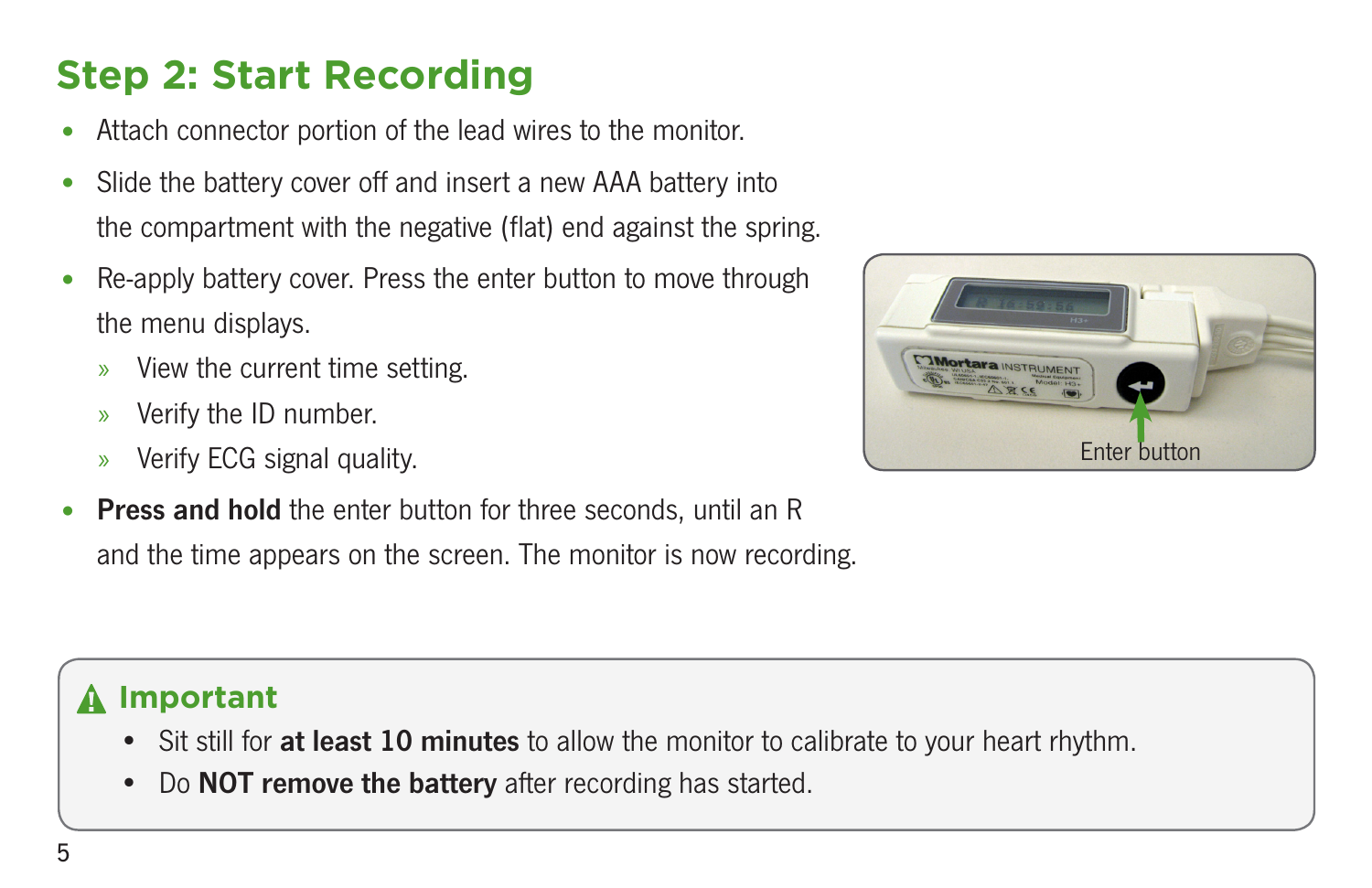## **Step 3: Symptoms Capture**

If you begin to feel symptoms related to why your monitor was prescribed such as **dizziness, chest pain** or shortness of breath, you can manually record these events.

- Press the **ENTER** button.
- Enter the date, the time displayed on the monitor and symptoms you experienced on the Patient Diary (if applicable). Complete and return the Patient Diary, stating the date and time your study started (even if you did not record events).

#### **Step 4: Returning the Monitor**



- The screen will display the Patient ID when the study is complete.
- Return the monitor and package immediately to your doctor, no later than 3 days after your service ends.
- Slide the battery door off and remove the battery from monitor.
- Place the monitor into the foam pouch inside the box. Place all accessories into the box, including lead wires and Patient Diary (if applicable).

**Note:** If you have lost or damaged the monitor, we will mail you an invoice for the cost of the monitor.